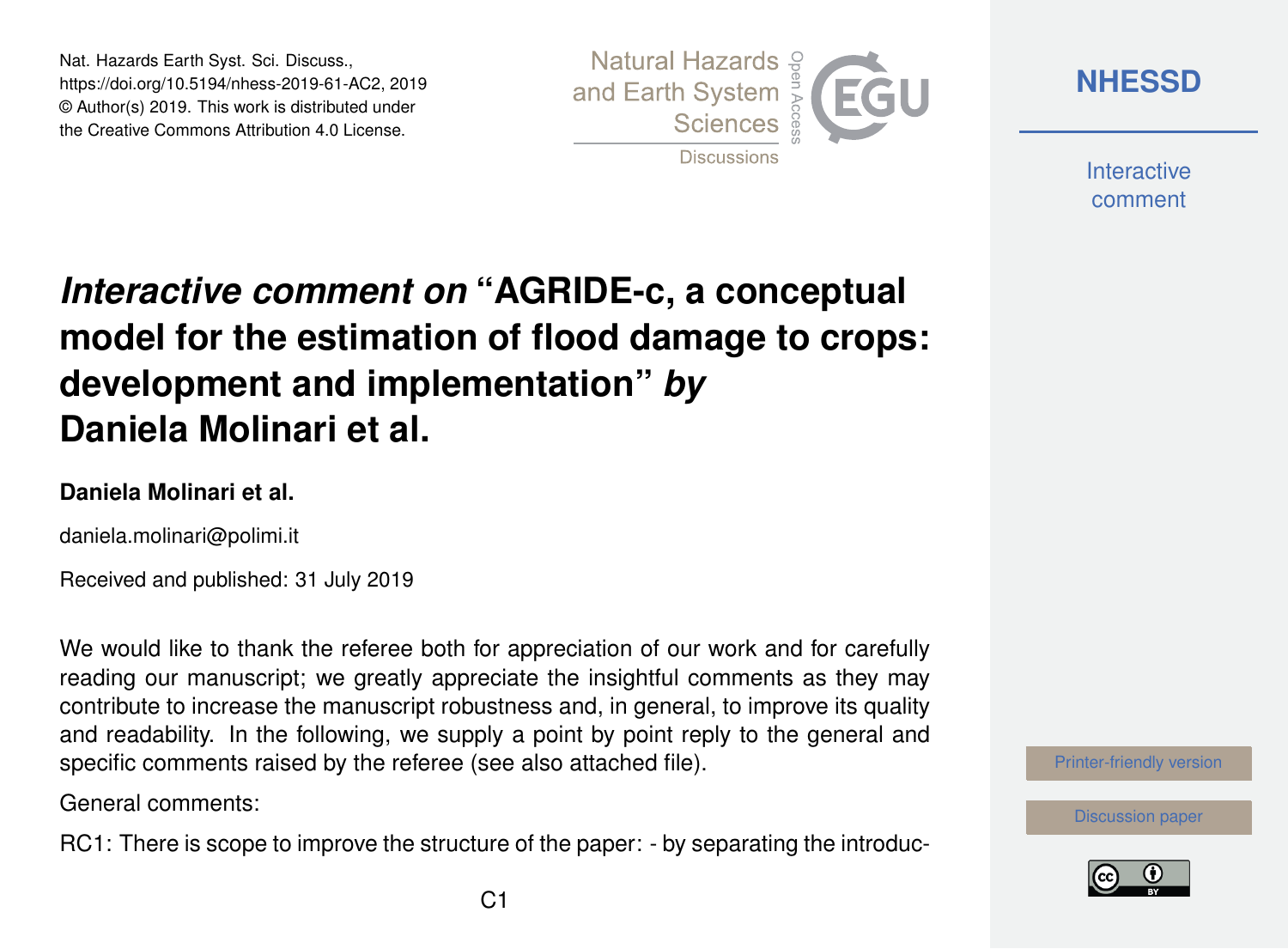tion of context and rationale, including statement of research objectives, and statement of methods to cover literature search, review of knowledge and construction of the analytical framework. - There should be a critique of the approach. - The case study then becomes results (reordering some results that currently occur in discussion). - Discussion can then follow on both the case and the validity or otherwise of generic framework. Some items currently in the conclusion, particularly on gaps/further development, can go in discussion (they appear to be recommendations). Conclusion on what has gone before can focus whether the objectives (regarding the tool, its application and its prospects) have been met, rather than introducing new elements into discussion.

Answer: We would try to address at our best the suggestions provided by the referee, especially regarding a better ri-organisation of the contents of the introduction/literature review/methodological part, and discussion/conclusions. Still we think that the present organisation of the sections is appropriate for the explanation of the conceptual model and its exemplification. Of course, if the editor thinks that a change in the structure of the paper is required to better meet the journal standards, we will re-organise the paper as suggested.

RC2: It probably would be best to be more cautious and modest about the claims made about the comprehensiveness and novelty of the approach, and its suitability to all circumstances and contexts.

Answer: After reading the referee comment, we realised that the "scope of use" of our model was not well specified in the original version of the paper, which could lead to incorrect interpretations of our work. Indeed, without such specifications our claims appear as too wide, and we will be more specific in the revised version of the manuscript. In fact, the conceptual model has been designed to supply an estimation of flood damage: - to annual crops (i.e. not including perennial plants) - by considering one single culture (i.e. by not considering replacement of one culture with another one) - by limiting the time frame of the analysis to one "productive year" (i.e. not considering long

**[NHESSD](https://www.nat-hazards-earth-syst-sci-discuss.net/)**

**Interactive** comment

[Printer-friendly version](https://www.nat-hazards-earth-syst-sci-discuss.net/nhess-2019-61/nhess-2019-61-AC2-print.pdf)

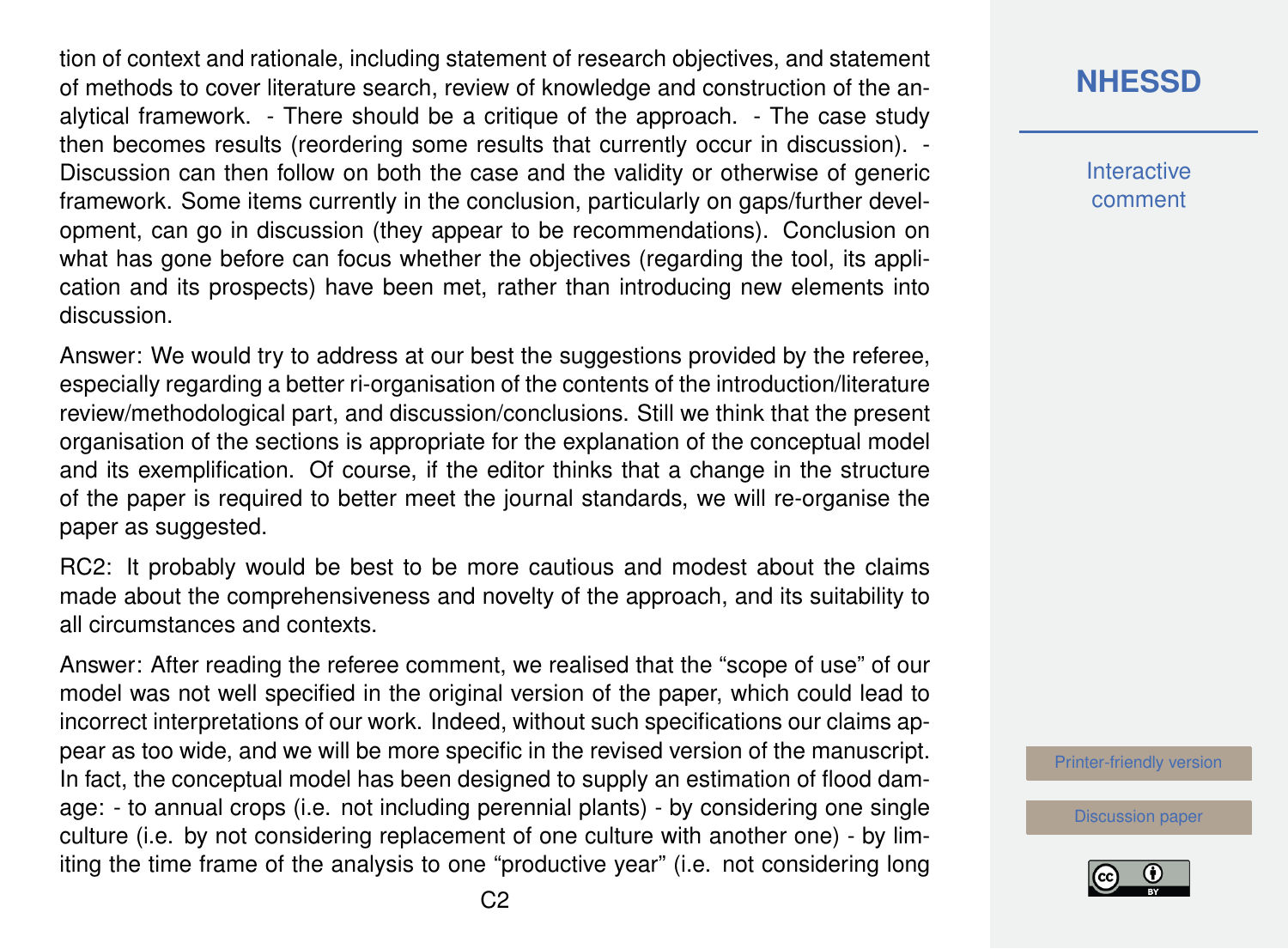term damages, e.g. loss of soil productivity in the following years); - for infrequent flooding (i.e. effect of two, or more, consecutive floods is not considered) Nonetheless, as specified at page 9 line 11-19, AGRIDE-c do not consider damage to other components/elements of the farm that may induce additional damage to crops, as, for instance, damage to machineries and equipment (e.g. the irrigation plant) that may prevent cultivation for a while. Only damage to soil is considered from the evidence that, during a flood, damage to soil and plants occurs always at the same time, differently from damage to the other components which can occur or not, independently from the damage to plants; as a consequence, damage to soil and plants is modelled together, while damage to the other components could be modelled as separated factors, not included in the conceptual model. We will specify all these aspects in the new version of the paper, by hopefully clarifying what we mean with "generality" and "transferability" of the approach. We never referred in the paper to "novelty" or "comprehensiveness" of the approach, but we highlighted the fact that we are trying to encapsulate and systematise the available knowledge on damage mechanisms (to annual crops) triggered by inundation phenomena, as well as on their consequences in terms of income for the farmers.

RC3: Further clarity on its potential application, either in cost benefit analysis of (publically funded) investments at the landscape scale in flood risk management, or in guiding individual farmâĂŘ scale responses would be appropriate. The two applications are different in purpose and detail of approach. There is a difference between, for example, economic and financial appraisals. There is also a difference between ex ante appraisal and ex post evaluation, which is implied. This will support the important point made that insufficient ex post evaluation is undertaken to provide sound ex ante decisions

Answer: The CBA of flood risk mitigation strategies would require a comprehensive estimation of benefits linked to the different strategies, i.e. of the avoided loss to all exposed sectors and at different temporal scales (i.e. direct and indirect/long term

## **[NHESSD](https://www.nat-hazards-earth-syst-sci-discuss.net/)**

**Interactive** comment

[Printer-friendly version](https://www.nat-hazards-earth-syst-sci-discuss.net/nhess-2019-61/nhess-2019-61-AC2-print.pdf)

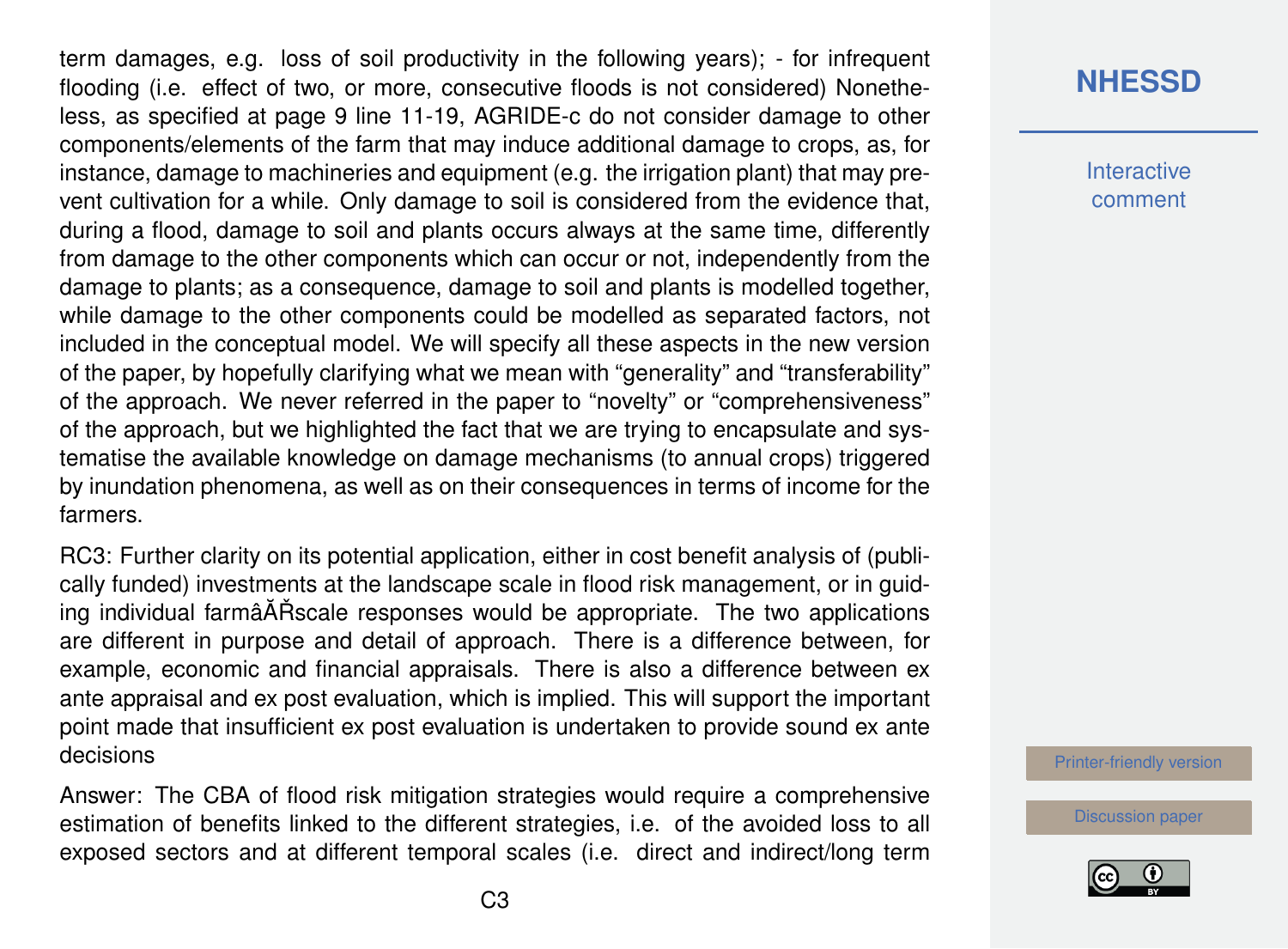damages). Present damage modelling capacity prevents comprehensive flood damage assessments, which usually include only direct damage to people and some of the exposed assets (typically residential buildings). In such a context, by allowing the estimation of the expected loss to crops in a specific flood scenario, AGRIDE-c may support more comprehensive CBAs of public risk mitigation strategies. Of course, to meet such an objective, the tool must be critically used, e.g. by considering possible transfers of losses/gains between farmers in an economic perspective, according to the temporal and spatial scales of the analysis. Regarding individual responses, by supplying the expected damage for different types of crops and alleviation strategies (according to the expected yield reduction for different flood intensities and period of occurrence), AGRIDE-c may support individual farmers exposed to flood risk in preventing losses by supporting: the choice of the most appropriate crops to be cultivated, the choice of the best alleviation strategy to be followed once flooded, the evaluation of the opportunity to ask for a flood insurance scheme and the definition of the premium. The model was not designed to be used ex-post. This explanation will be added in the revised version of the manuscript.

RC4: One particular issue requires attention, namely the importance, especially in temperate climates, of agricultural land drainage. The control of water levels in the soil, and particularly the removal of excess water and below surface 'flooding', including during the post flood phase before field return to 'normal' is an important aspect of agricultural flood risk management and assessment. Impacts and land management responses are often driven by seasonal waterlogging and drainage problems as much as they are by surface flooding. This is certainly the case in northern Europe and North America. There should be coverage of this aspect, and the implications of not explicitly allowing for it in this model framework. Many areas of strategic importance are pump drained.

Answer: We thank the referee for highlighting these important aspects for flood risk/damage assessment and management (that were erroneously not included in the

### **[NHESSD](https://www.nat-hazards-earth-syst-sci-discuss.net/)**

**Interactive** comment

[Printer-friendly version](https://www.nat-hazards-earth-syst-sci-discuss.net/nhess-2019-61/nhess-2019-61-AC2-print.pdf)

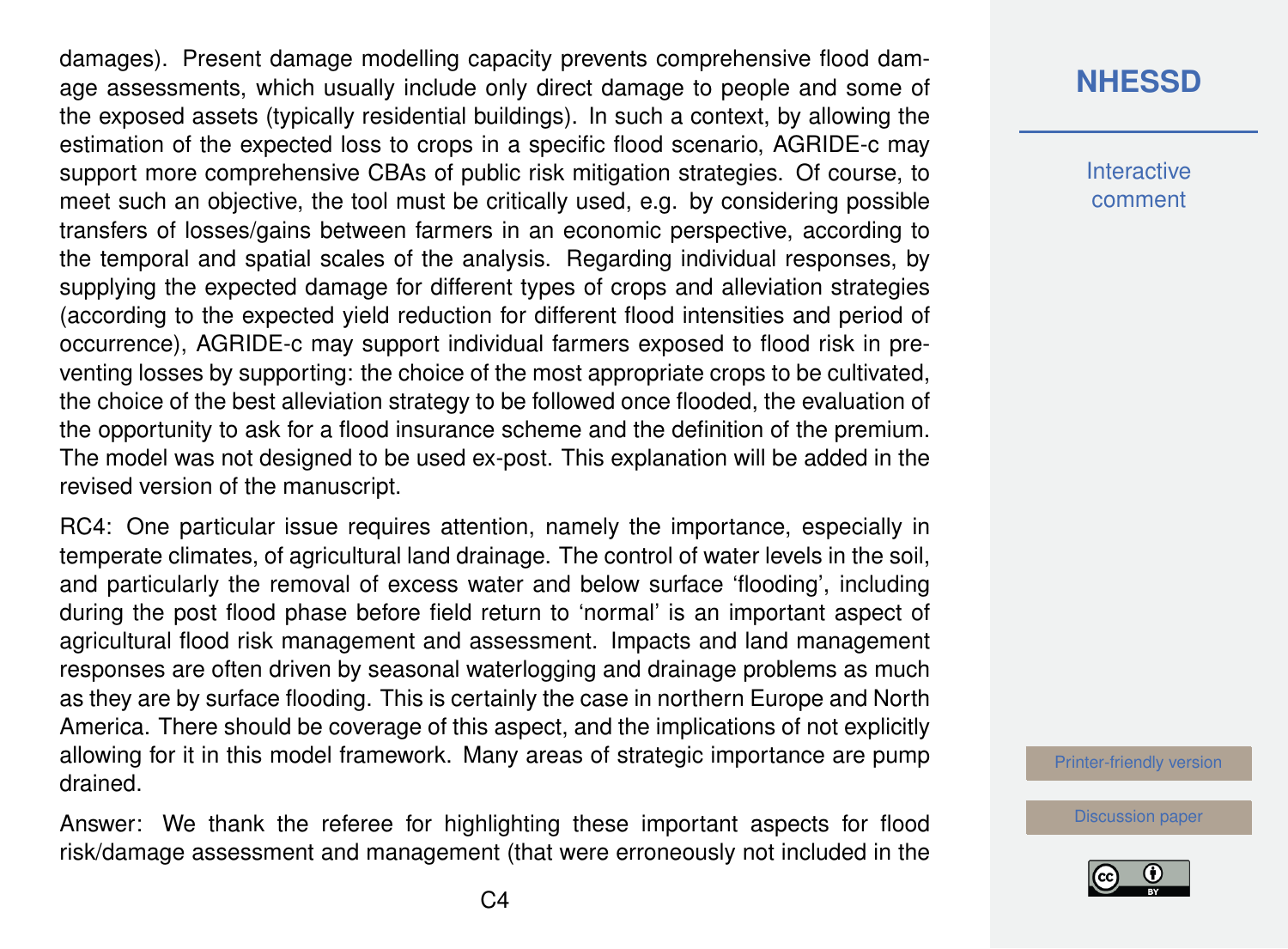original version of the paper), and for supplying some of the related literature. In the new version of the manuscript, the conceptual model will be modified in order to take into account of the effect of waterlogging and prolonged soil saturation on both the yield and the soil, as well as on the corresponding effect on the revenue and costs for the farmer, and then on the final flood damage. Still, these aspects will not be considered in the application of the model to the Po Valley because, according to experts' opinion, phenomena like waterlogging and prolonged soil saturation after floods are not common in the area.

RC5: Saline flooding, a major issue in coastal and tidal areas, should be referred to with implications for costs, especially regarding remediation and subsequent year impacts

Answer: The conceptual model was not conceived to cover coastal floods but we have decided to extend the context of applicability of the model in the revised version. However, the model will still be focused on "one" productive year. We will discuss limitations of this hypothesis in the discussion section.

RC6: Surprising the authors do not mention climate change as a driver of concern or a factor affecting damage costs and responses. This seems an omission given the topic.

Answer: Given that the model is focused on "one" productive year, long term effects of climate change are not considered in the model. Anyway, we will add a sentence in the introduction on the importance of climate change in exacerbating future flood damage to agriculture.

RC7: Further clarity is required regarding the definition of measurements of damage. A more detailed listing, upfront, of the revenue and cost related parameters would help: these emerge in the case application later on.

Answer: A comprehensive list of all revenue and cost related parameters cannot be compiled in the framework of the conceptual model, as most of them, especially those related to costs, are context-specific. Still, we will add examples of such parameters in

## **[NHESSD](https://www.nat-hazards-earth-syst-sci-discuss.net/)**

**Interactive** comment

[Printer-friendly version](https://www.nat-hazards-earth-syst-sci-discuss.net/nhess-2019-61/nhess-2019-61-AC2-print.pdf)

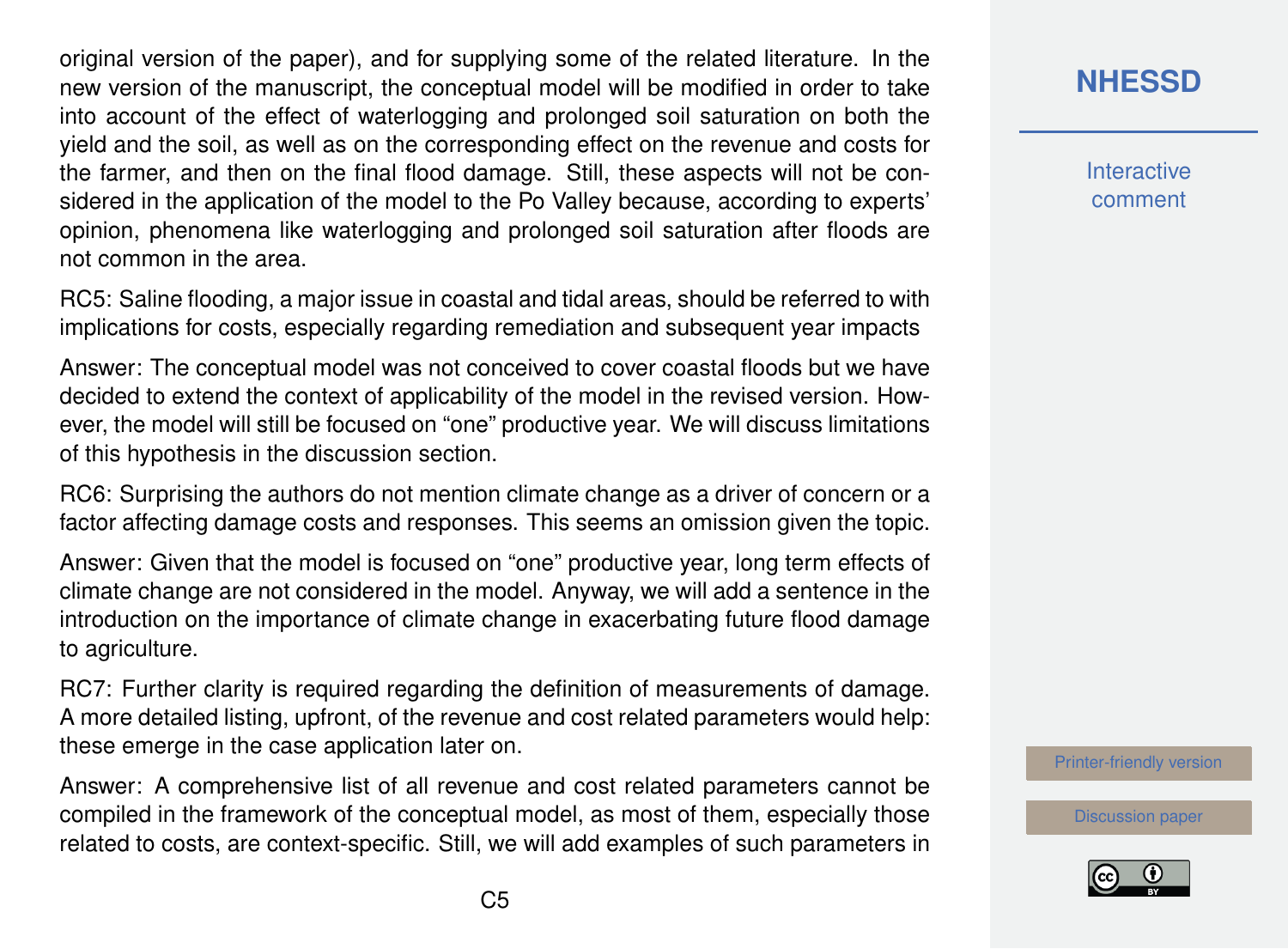the description of the conceptual model

RC8: A table would be good to summarise the main elements of cost estimation processes /assumptions/ algorithms and where they come from. In the main, the methods draws on published data from SubâÅ $R$ Sector models of crop damage or additional costs, such as Agenias et al. What other ones are used to transfers changes in yield, revenue and cost responses?

Answer: a table will be added summarising the main elements and sources of revenue and cost estimation processes

RC9: Further clarity would help regarding the use of the terms 'turnover' and 'gross profit', ie exactly what is in these terms? They are not universally applied in farm business accounting, where the terms gross output (or gross revenue), gross margin and net margin are often used. (Turnover can for example include sales from previous production periods – just to be clear). And the definition of gross profit may or may not include elements of farm level fixed costs, such as machinery and buildings costs (again to be clear, so that the methods can be generally applied). The use of 'relative' Gross profit measured at negative % values is difficult to interpret and doesn't mean a lot.

Answer: we really thank the referee for the suggestion. According to the literature suggested, we will change the terms "gross profit" and "turnover" in "net margin" and "gross output", respectively, by also specifying what is included in production costs.

RC10: On flood scenarios, the treatment presumably here is for oneâAT Roff relatively infrequent flooding on a land use that is not hitherto constrained by flood exposure. An increase in flood frequency, associated with climate change for example, or withdrawal of flood defences, could lead to increased flooding with a range of outcomes, permanent abandonment, repeat annual losses or a switch to more flood tolerant land use. How are these to be handled by the model?

## **[NHESSD](https://www.nat-hazards-earth-syst-sci-discuss.net/)**

**Interactive** comment

[Printer-friendly version](https://www.nat-hazards-earth-syst-sci-discuss.net/nhess-2019-61/nhess-2019-61-AC2-print.pdf)

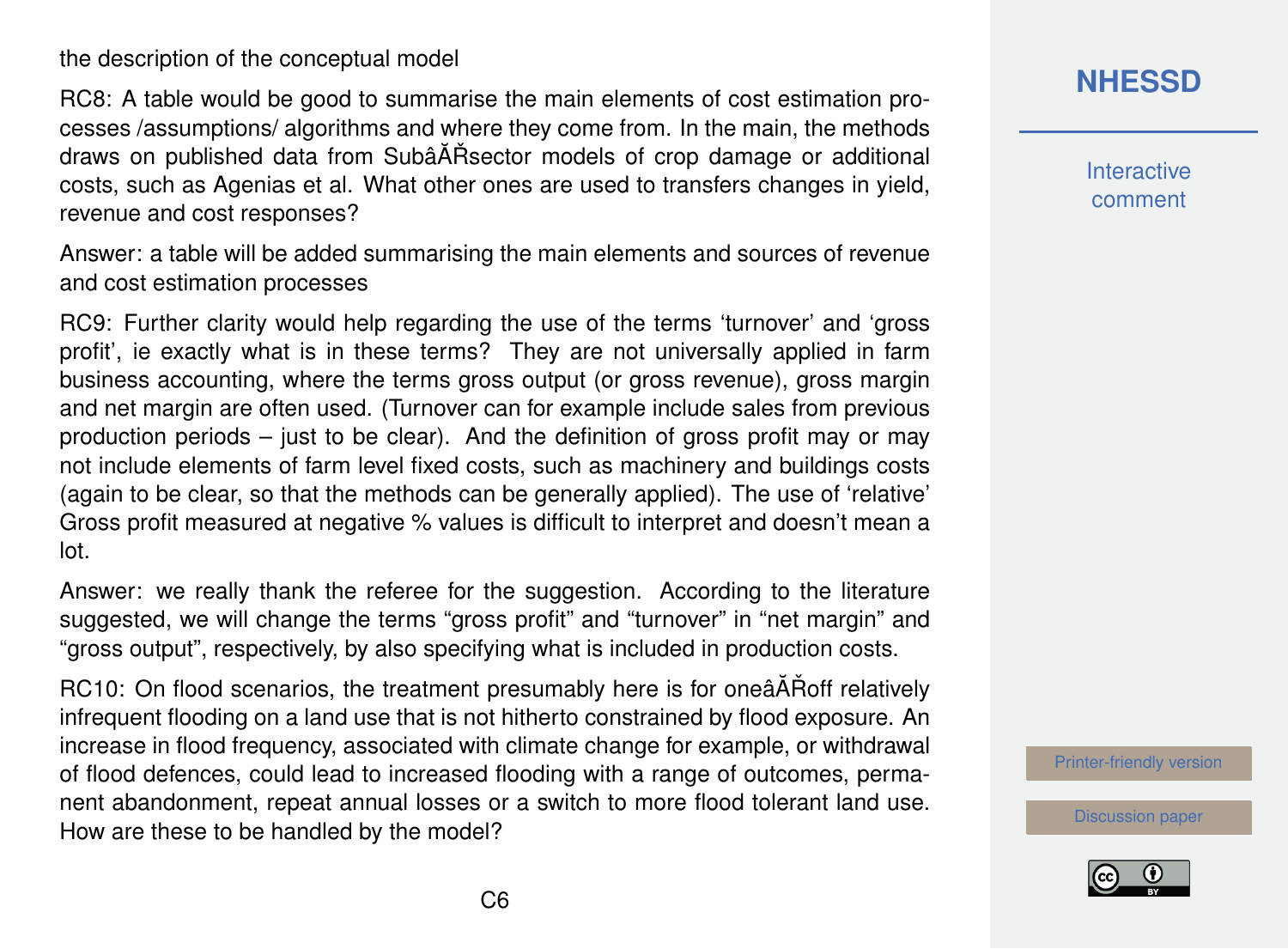Answer: As explained before (RC2) the model considers damage to one productive year for infrequent floods. Limits of these assumptions will be discussed in the new version of the paper.

RC11: The paper refers to spreadsheets and supplementary data containing both data and estimation methods. I had difficulty locating these and understanding them when I did. This is probably my fault. It would be good to explain what is in them and how they can be reliably accessed.

Answer: We will ask the NHESS editorial support office whether the spreadsheet can be added as supplement material; otherwise, we will upload it in a repository with an easier access We will also develop a user manual for it.

RC12: There is a need to strengthen the treatment of inherent variation and uncertainty in the estimates.

Answer: We will include a deeper discussion on model uncertainty in the discussion section.

RC13: there is a need to provide a more systematic critique of the model and the resultant damage estimates, and implications for use and improvements

Answer: see answer to RC2, RC3 and RC12

RC14: The authors report that their work draws on systematic review of multiple sources, including expert judgement. This aspect, especially the latter, is under reported. Did the research approach follow a particular methodology that can be supported by literature, especially engaging experts?

Answer: Experts were involved with two main objectives. The first one is to support the definition, and validate the quality, of the conceptual model. The second one is to give suggestions/information on the implementation of the model in the Po Valley, above all regarding expected physical damage and costs. With respect to the first objective, an iterative process was followed. First, a semi-structured interview was conducted, **[NHESSD](https://www.nat-hazards-earth-syst-sci-discuss.net/)**

**Interactive** comment

[Printer-friendly version](https://www.nat-hazards-earth-syst-sci-discuss.net/nhess-2019-61/nhess-2019-61-AC2-print.pdf)